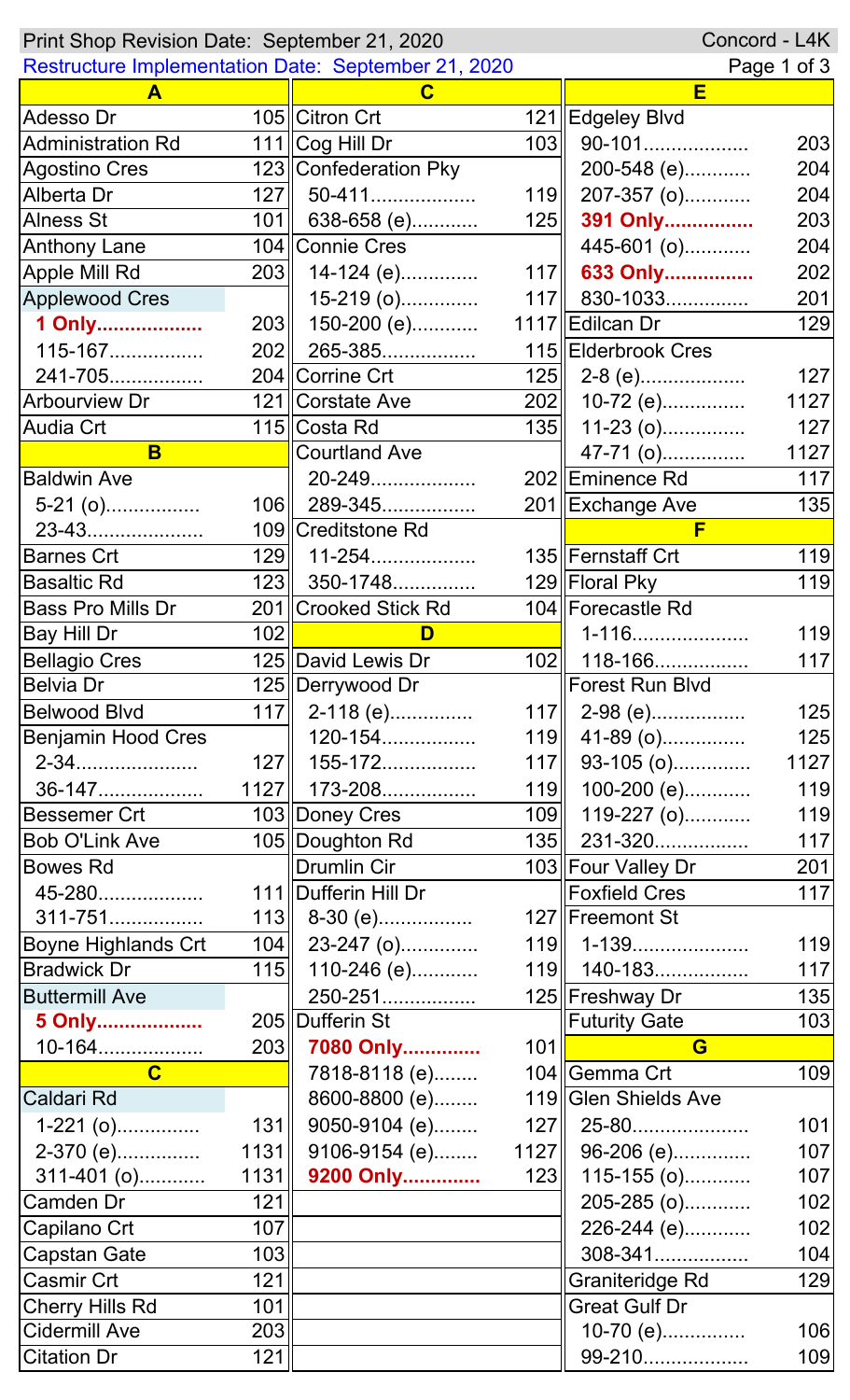| Concord - L4K<br>Print Shop Revision Date: September 21, 2020 |                 |                                         |     |                                            |      |  |
|---------------------------------------------------------------|-----------------|-----------------------------------------|-----|--------------------------------------------|------|--|
| <b>Restructure Implementation Date: September 21, 2020</b>    |                 | Page 2 of 3                             |     |                                            |      |  |
| н                                                             |                 | K                                       |     | P                                          |      |  |
| <b>Harbour Town Crt</b>                                       |                 | 104 Keeleview Crt                       |     | 109 Prairie Dunes PI                       | 102  |  |
| Harmony Rd                                                    |                 | <b>Killaloe Rd</b>                      |     | 135 Preston Hill Cres                      | 123  |  |
| 1-38                                                          | 127             | L                                       |     | Q                                          |      |  |
| 39-94                                                         |                 | 1127   Langstaff Rd                     |     | Quaker Ridge Rd                            | 102  |  |
| Hartley Crt                                                   | 109             | 1531-1745                               |     | 117 Queensbridge Dr                        | 121  |  |
| Highway 7                                                     |                 | 2000-2195                               | 121 | R.                                         |      |  |
| 1500-1600 (e)                                                 |                 | 115   2777-3100                         |     | 129 Rayette Rd                             | 113  |  |
| 1801-2220                                                     |                 | 111   3210-3350                         |     | 202 Ritin Lane                             | 121  |  |
| 2267 Only                                                     |                 | 109 Laurel Valley Crt                   |     | 102 Rivermede Rd                           |      |  |
| 2641-2725 (o)                                                 |                 | 106 Lina Marra Dr                       | 117 | 20-176                                     | 115  |  |
| 2739-2951 (o)                                                 |                 | 133 Locke St                            |     | $129$   201-711 (o)                        | 113  |  |
| 2780-2900 (e)                                                 | 133             | M                                       |     | 216 Only L4K 3M6                           | 113  |  |
| 2904 Only                                                     |                 | 1133 Macintosh Blvd                     | 133 | 216 Only L4K 3M7                           | 115  |  |
| 2908 Only                                                     |                 | 106 Maplecrete Rd                       | 135 | 544-680 (e)                                | 113  |  |
| 2910 Only                                                     |                 | 1133 Marathon Ave                       |     | <b>Riviera Dr</b>                          | 101  |  |
| 2916 Only                                                     |                 | $106$   1-91 (o)                        |     | 127 Rockview Gdns                          |      |  |
| 3131-3201                                                     |                 | $135$    2-70 (e)                       |     | $127$   1-17 (o)                           | 109  |  |
| 3300 Only                                                     |                 | 203   72-92 (e)                         |     | $1127$   23-107                            | 106  |  |
| Hillside Ave                                                  |                 | 109 Marita PI                           |     | 104 Romina Dr                              |      |  |
| Honeyview St                                                  |                 | 119 Mccleary Crt                        | 129 | 1-237                                      | 202  |  |
| <b>Huntingfield St</b>                                        |                 | <b>Millway Ave</b>                      |     | 388 Only                                   | 201  |  |
| $1-109(0)$                                                    | 119 $\parallel$ | 130-554                                 |     | 203 Rondeen Rd                             | 119  |  |
| 2-36 (e)                                                      |                 | 119 572-750                             |     | 202 Ronrose Dr                             | 109  |  |
|                                                               |                 |                                         |     |                                            |      |  |
|                                                               |                 |                                         |     |                                            |      |  |
| 38-160 (e)                                                    |                 | 117   Moyal Crt                         |     | 123 Royal Appian Cres                      | 123  |  |
| 113-165 (o)                                                   | 117             | N <sub>1</sub>                          |     | Royal Colwood Crt                          | 103  |  |
|                                                               |                 | New Park PI                             |     | 203 Rutherford Rd                          |      |  |
| Interchange Way                                               |                 | 135 New Seabury Dr                      | 104 | 1611-2077                                  | 123  |  |
|                                                               |                 | North Rivermede Rd                      |     | 2200-2920                                  | 127  |  |
| Jacob Keffer Pky                                              | 125             | 10-40                                   | 117 | 3100-3140 (e)                              | 131  |  |
| Jane St                                                       |                 | 150-600                                 | 115 | 3175-3200                                  | 1131 |  |
| 7060-7241                                                     |                 | 105  Novella Rd                         | 125 | 3255-3300                                  | 131  |  |
| 7540-7725                                                     | 135             | $\overline{O}$                          |     | $\overline{\mathbf{S}}$                    |      |  |
| 7800-8400 (e)                                                 |                 | 133 Oakmount Cres                       |     | 104 Sante Dr                               | 105  |  |
| 7895 Only                                                     |                 | 106 Ortona Crt                          |     | 113 Saramia Cres                           | 129  |  |
| 7941-8395 (o)                                                 |                 | 133 Oster Lane                          |     | 113 Shawn Pl                               | 104  |  |
| 8520-9100                                                     | 131             | P                                       |     | <b>Sherwood Park Dr</b>                    | 127  |  |
| Jardin Dr                                                     |                 | 109 Pauline Crt                         |     | 102 Snidercroft Rd                         | 107  |  |
| Jason St                                                      |                 | 102 Peachtree PI                        |     | 102 Snow Blvd                              | 133  |  |
| $\overline{\mathsf{K}}$                                       |                 | Peelar Rd                               |     | 135 Southern Hills Rd                      | 101  |  |
| <b>Keele St</b>                                               |                 | Pennsylvania Ave                        |     | Southview Dr                               | 109  |  |
| 7077-7501 (o)                                                 |                 | $107$ 30-178                            |     | 203 Spinnaker Way                          |      |  |
| 7250 Only                                                     |                 | 1107    270-309                         |     | 204    16-400 (e)                          | 121  |  |
| 7300 Only                                                     |                 | 107   Pinecone Cir                      | 119 | $31-131(0)$                                | 121  |  |
| 7330-7700 (e)                                                 |                 | 109 Pippin Rd                           | 133 | 151 Only                                   | 1121 |  |
| 7575-7733 (o)                                                 |                 | 109 Planchet Rd                         |     |                                            | 121  |  |
| 7777-8120                                                     |                 |                                         |     | 123 201-401 (o)                            | 107  |  |
| 8131-8300                                                     |                 | 111 Point O'Woods Dr<br>113 Portage Pky |     | 104 Spyglass Hill Rd<br><b>Staffern Dr</b> | 119  |  |
| 8301-9151                                                     | 125             | 898 Only                                | 205 |                                            |      |  |